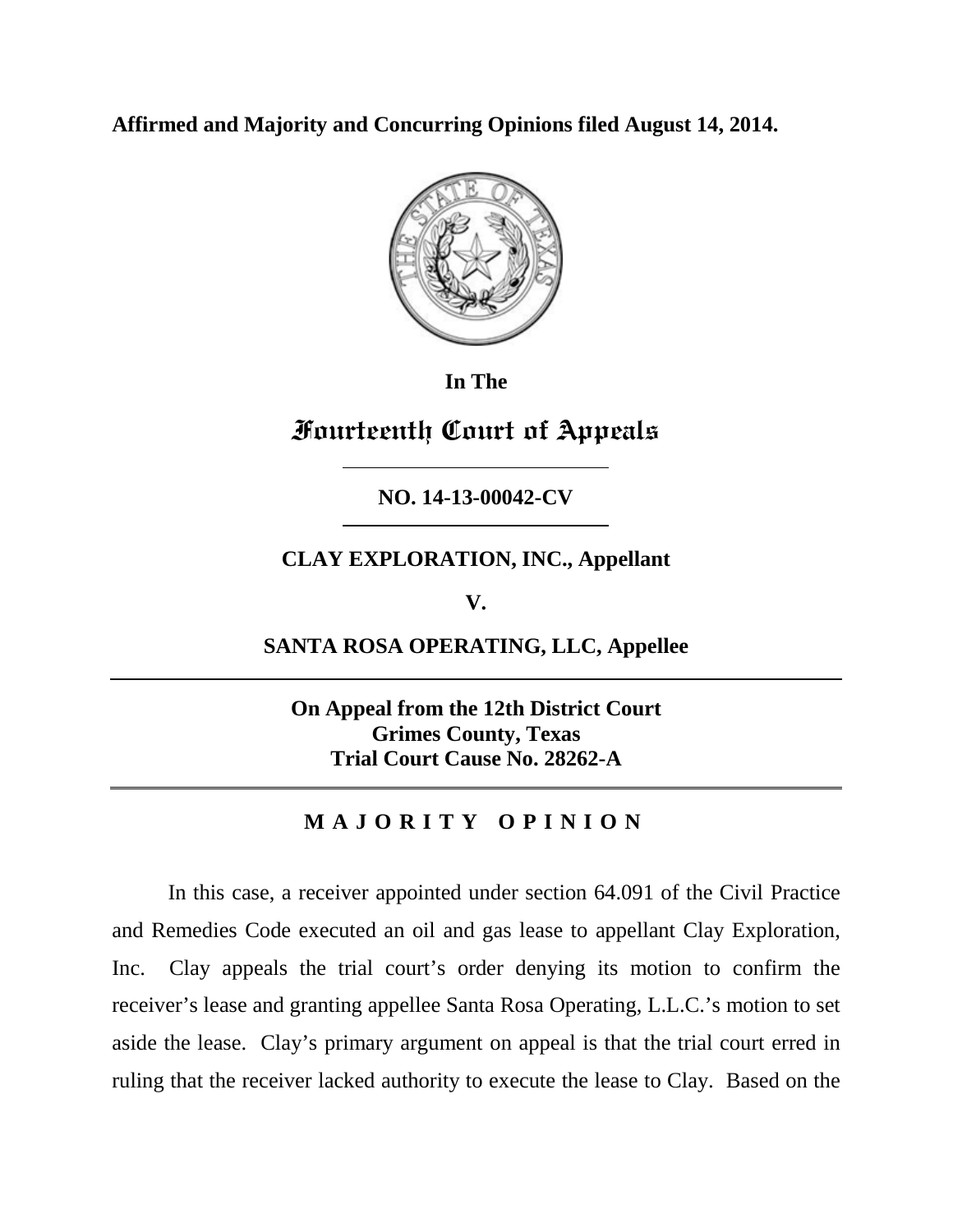limited authority granted in the order appointing the receiver, we hold the trial court correctly ruled the receiver lacked authority to lease to Clay. We therefore affirm the trial court's order setting aside the lease.

#### **BACKGROUND**

In 1999, Marathon Oil Company filed a petition for appointment of a receiver to lease mineral interests in five tracts of land. *See* Tex. Civ. Prac. & Rem. Code Ann. § 64.091(b) (West Supp. 2014). These tracts included 102 acres in Grimes County that Frederick Kastan and Gustav Heye purchased in  $1889$  $1889$ .<sup>1</sup> The record shows that Kastan later left Texas and moved back to Berlin, Germany.

Marathon requested a receiver "to take charge of and execute an oil, gas, and mineral lease, or leases" on behalf of the defendant owners of the mineral interests, including Fredrick Kastan or his unknown heirs. $^2$  $^2$  Marathon alleged that it had made a "thorough and diligent but unsuccessful effort" to locate the heirs. Marathon also alleged that it owned a leasehold estate in the relevant tracts and would be unable to drill, develop, pool, unitize, produce, and operate the mineral interests if a receiver was not appointed.

The trial court appointed Charles Ketchum to serve as receiver. The trial court ordered that the receiver

shall have the authority and is hereby authorized and directed to *deliver a mineral lease*, or leases, with pooling authority as provided

<span id="page-1-0"></span><sup>&</sup>lt;sup>1</sup> The surname "Kastan" is also spelled "Kaston" or "Kasten" in certain court documents. Because affidavits from the alleged heirs indicate that the correct spelling is Kastan, we use that spelling here.

<span id="page-1-1"></span> $2$  The petition also requested that the receivership cover the mineral interests of defendants Susie Feggins Henderson, Shirley June Sunday, David W. Acreman, Ollie Acreman, Trudy Acreman Oliver, Ray Acreman, Willie James Creeks, Brenda P. Debose, Wilson E. Debose, Jr., Debbie Ann Gaston, Kevin Hargrove, Betty Jean Hill, and Dorothy Marie Marks, or, if any of those persons are deceased, their unknown heirs. Regarding the 102-acre tract at issue here, the only interested defendant was Frederick Kastan or his unknown heirs.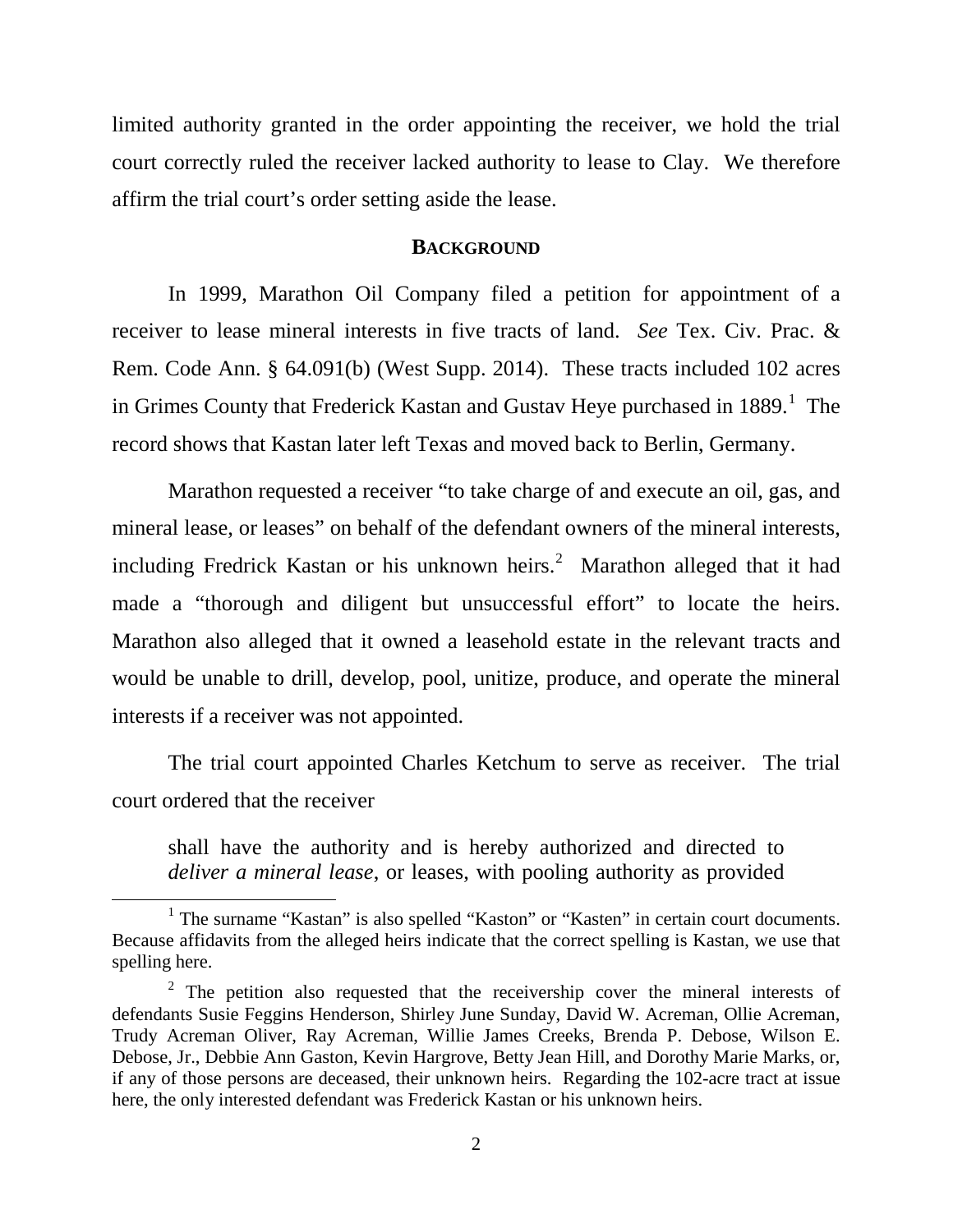by law, covering all the Defendants' entire mineral interests, in, under and that may be produced from the respective tracts of land described on Exhibit "A," *unto Marathon Oil Company*, which can be accomplished by executing a separate oil and gas lease to Marathon Oil Company covering each of the five (5) tracts of land described on Exhibit "A" or by executing an oil and gas lease covering one or more of said tracts; the Receiver is further authorized and shall have the power to enter into any unitization agreement which has been duly authorized by the Railroad Commission of Texas and to do all acts and have all powers provided for Receivers by the Statutes of the State of Texas.

(Emphasis added). The trial court further ordered that

 $\overline{a}$ 

if the Receiver is successful in negotiating the sale, negotiation, execution and delivery of a mineral lease or leases covering Defendants' entire mineral interest, the Receiver shall *report the terms of such to this Court for confirmation or disallowance*; that any money consideration negotiated by the Receiver for the execution of leases shall be paid to the Clerk of this Court and placed in the Registry of the Court, and after applying such money consideration to any costs that may have accrued, or may hereafter accrue, in this cause, the balance and any future payments shall be retained by the Clerk of this Court in the Registry of this Court . . . .

(Emphasis added). There is no evidence in the record that Marathon ever drilled a well on the tracts.<sup>[3](#page-2-0)</sup>

In 2011, both Clay and Santa Rosa sought to lease the mineral interests in the 102 acres. Tayland Resources, LLC obtained leases from some of the non-Kastan holders of mineral interests in the property using funds provided by Clay. Santa Rosa filed a petition with a new cause number in November 2011, asking the court to appoint a receiver to lease the minerals. Tayland Resources intervened

<span id="page-2-0"></span><sup>&</sup>lt;sup>3</sup> At trial, Clay's lawyer represented to the court that Ketchum had executed a lease with Marathon in 1999, which expired by its own terms three to five years later because no well was drilled. Our record on appeal, however, does not contain a copy of that lease, or an order from the trial court confirming it.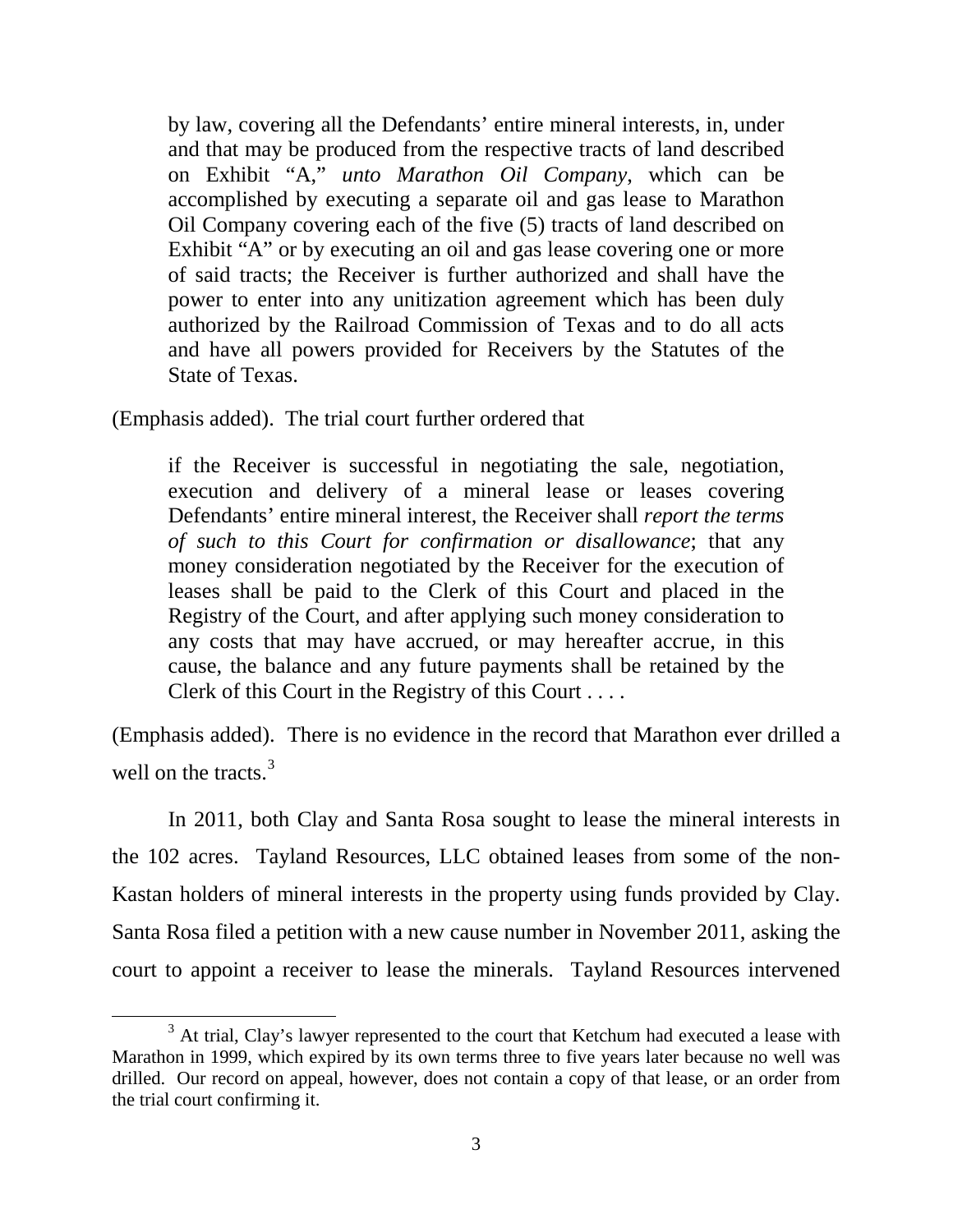and filed its own petition for appointment of a receiver; it later assigned its interests in the leases to Clay. This new receivership action, to the extent it remains live, is not at issue in this appeal.

Clay also contacted the original receiver, Ketchum, who executed an oil and gas lease in favor of Clay in January 2012. According to Clay, Ketchum also "accepted the bonus money on behalf of the Unknown Kast[a]n Heirs," and the "money was deposited with the District Clerk as directed by the existing receivership." Ketchum died later that month.

Santa Rosa filed a petition in intervention in the original Marathon receivership action in April 2012. Santa Rosa alleged that Ketchum was authorized to enter into an oil and gas lease only with Marathon. Santa Rosa also alleged that it had found the unknown Kastan heirs and obtained leases from them. [4](#page-3-0) Santa Rosa moved to set aside the receivership and to invalidate the Ketchum–Clay oil and gas lease. Santa Rosa contended the lease was invalid because (1) Clay "could not have obtained or proved its entitlement to take the oil and gas lease from the Receiver since its counsel was informed that the Kast[a]n heirs were no longer unknown," and (2) the appointment order "provided that the Receiver was to only make an oil and gas lease with Marathon."

The next day, Clay filed a motion in the Marathon action to confirm its lease from Ketchum. Clay alleged that, although the "initial lease was to be negotiated with Marathon . . . the [appointment] order did not prohibit, and in fact provided for the receiver to enter into future leases for the benefit and protection of the Unknown Kast[a]n Heirs."

<span id="page-3-0"></span><sup>4</sup> Santa Rosa attached to its petition a Memorandum of Lease from purported Kastan heirs, signed by Irit Kroner Cohen and Tamar Kroner Cohen. Santa Rosa also introduced leases signed by Klaus Kastan, Edith Kastan, Claudia V. Stuckard, Thomas Alexander Gutman, and Shoshana Kroner.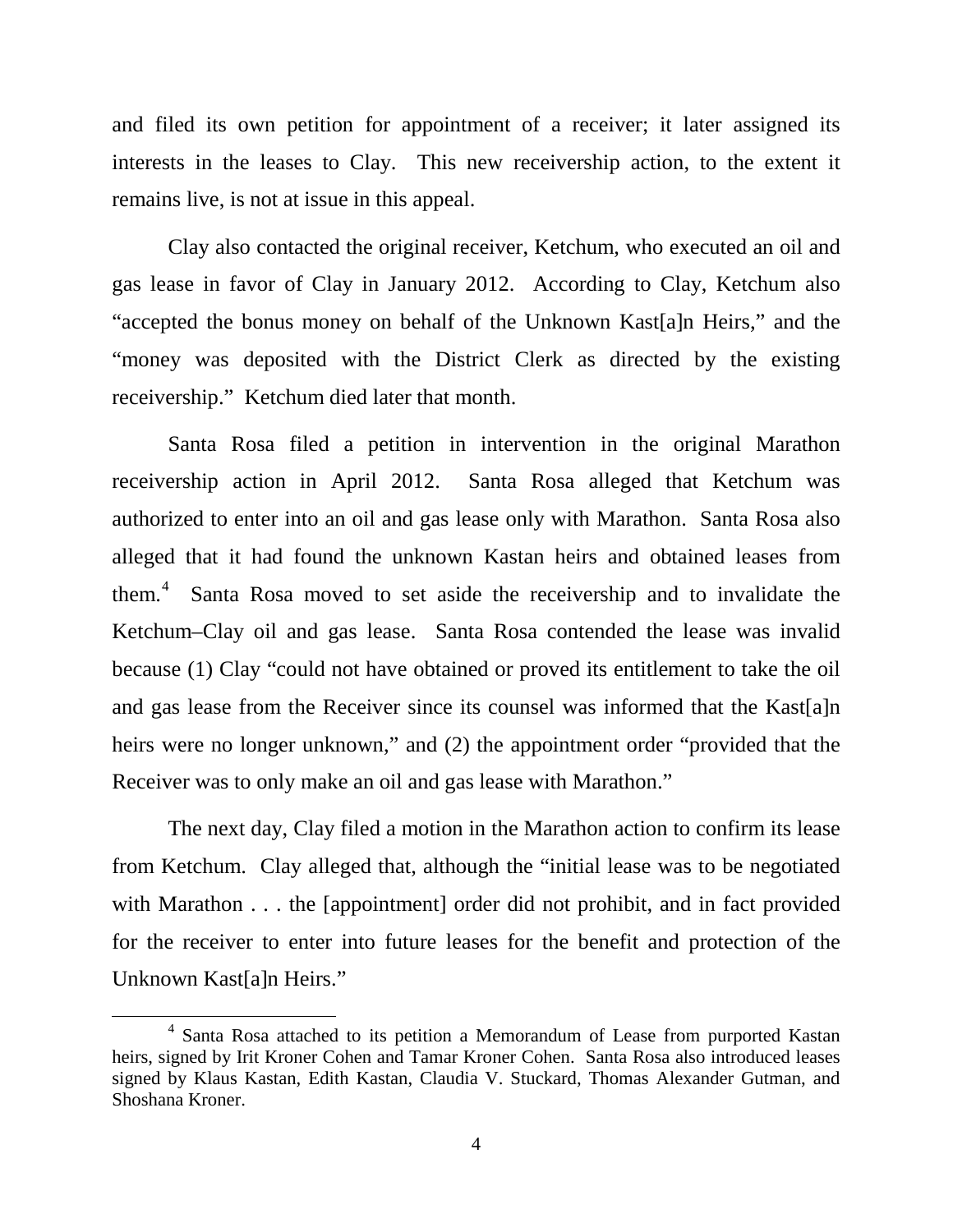After holding an evidentiary hearing, the trial court issued an order denying Clay's motion to confirm the lease, granting Santa Rosa's motion in part, and setting aside the Ketchum–Clay lease. The order did not specify the ground on which the court set aside the lease, and it stated that the court was not resolving the issues of dissolving the receivership or distributing funds on deposit to potential heirs.<sup>[5](#page-4-0)</sup> Clay filed a motion to sever "the issue of the confirmation of the lease," and the trial court ordered the severance of all "claims related to the validity of and/or confirmation of the Receiver's oil and gas lease to Clay Exploration," resulting in a final, appealable order. This appeal followed.

#### **ANALYSIS**

On appeal, Clay raises three issues: (1) the trial court erroneously ruled that the receiver lacked authority to execute the lease to Clay, and therefore erred in setting aside the receiver's lease; (2) the trial court abused its discretion in refusing to confirm the receiver's lease because—having erroneously ruled that the receiver lacked authority—the trial court never reached the question whether the lease was entered into through mistake, inadvertence, or improvidence; and (3) the trial court abused its discretion in refusing to confirm the receiver's lease because there was no evidence that the receiver's lease was entered into through mistake, inadvertence, or improvidence. On the first issue, we hold that the receiver's authority to execute and deliver a lease extended only to Marathon, and therefore the trial court did not err in setting aside the receiver's lease to Clay. Because the remaining issues regarding the trial court's refusal to confirm the Ketchum–Clay lease assume that the receiver had authority, we do not reach those issues.

 $\ddot{\phantom{a}}$ 

<span id="page-4-0"></span><sup>&</sup>lt;sup>5</sup> The court subsequently appointed a substitute receiver subject to any previous orders issued in the cause.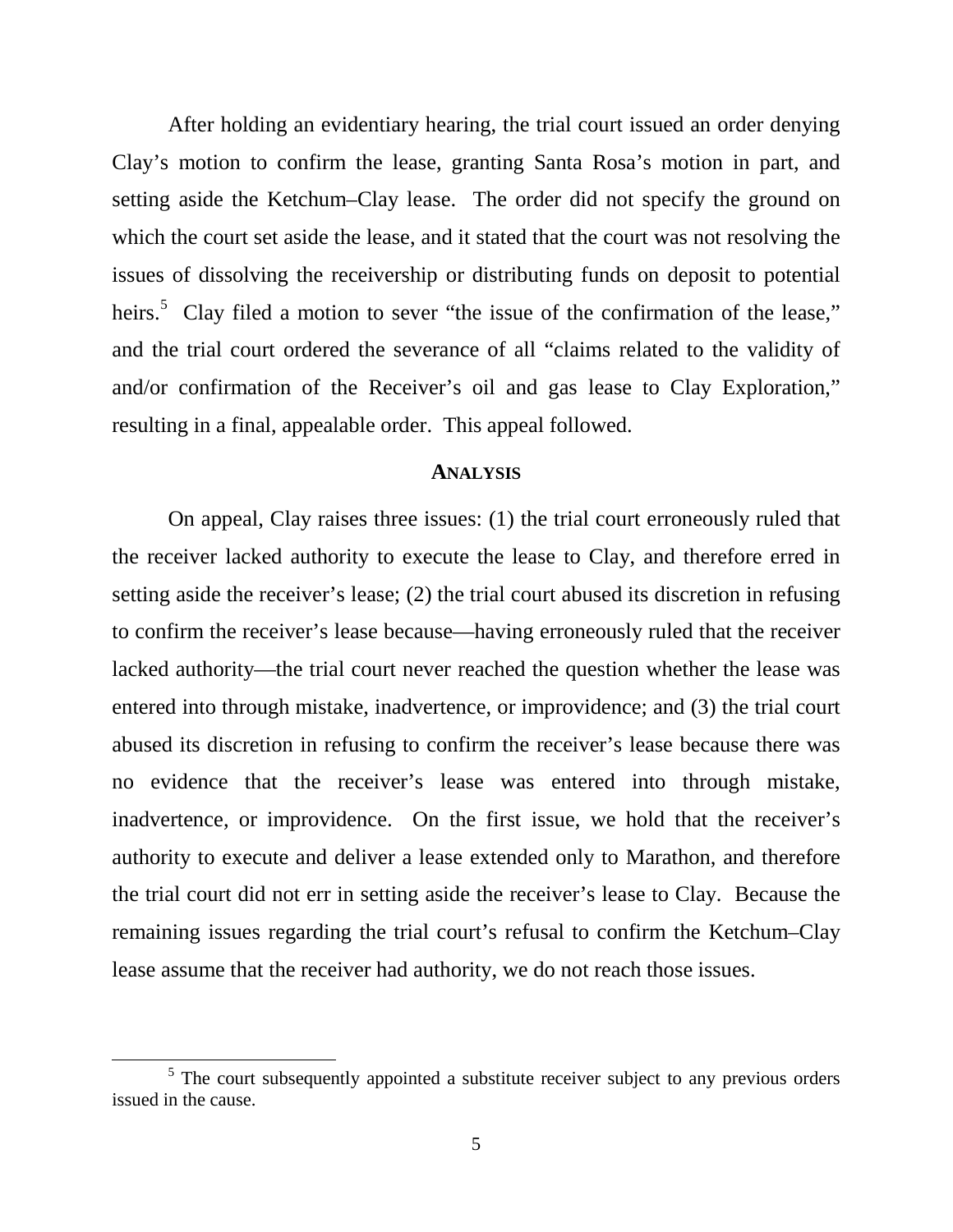#### **I. Standard of review**

Statutory construction and the legal effect of a court order are questions of law that we determine de novo based on the plain language of the statute or order. *See F.F.P. Operating Partners, L.P. v. Duenez*, 237 S.W.3d 680, 683 (Tex. 2007); *Shanks v. Treadway*, 110 S.W.3d 444, 447–49 (Tex. 2003). When a trial court's judgment or order does not identify the grounds on which the trial court relied, we will affirm the judgment on any grounds presented that fully support the complained-of ruling. *See City of Mont Belvieu v. Enter. Prods. Operating, LP*, 222 S.W.3d 515, 518 (Tex. App.—Houston [14th Dist.] 2007, no pet.); *Britton v. Tex. Dep't of Crim. Justice*, 95 S.W.3d 676, 681 (Tex. App.—Houston [1st Dist.] 2002, no pet.).

## **II. The trial court did not abuse its discretion in setting the Ketchum–Clay lease aside because, although the receivership continued, the receiver was not authorized to execute or deliver a lease to Clay.**

Because the trial court's written order does not identify the grounds on which it relied in denying Clay's motion to confirm and granting Santa Rosa's motion to set aside the Ketchum–Clay lease, we may affirm based on either of the two grounds Santa Rosa presented to the trial court. *See, e.g., Carr v. Brasher*, 776 S.W.2d 567, 569 (Tex. 1989). The parties' briefs address both grounds, and either ground, if correct, would support the trial court's ruling.

Taking its cue from certain oral comments by the trial court at the hearing, Clay begins by contending that the court based its ruling on an incorrect interpretation that a receivership under section 64.091 of the Civil Practice and Remedies Code does not stay in effect beyond the expiration of the initial lease. $6$ 

<span id="page-5-0"></span> $6$  The trial court commented that it relied on the entire record in ruling on the motions, but that one of its beliefs was that the receivership did not stay in effect after the expiration of the original lease except for the purpose of collecting and distributing funds. Although it is  $\overline{a}$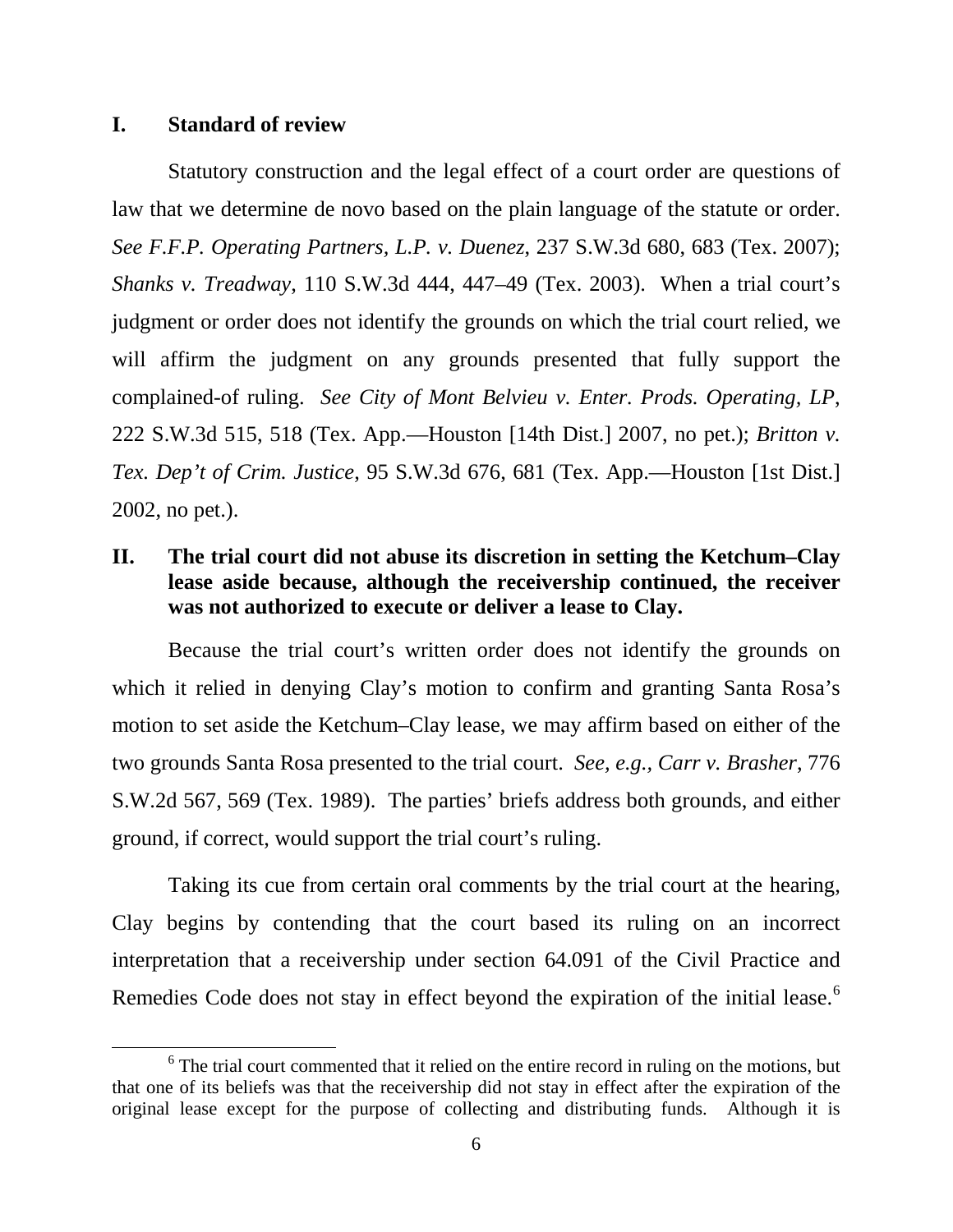Clay further contends that because the receivership was "in effect," the receiver was necessarily empowered to execute successive leases once the initial lease expired. In Clay's view, therefore, the trial court had discretion only to confirm the lease, or to invalidate it solely for mistake, inadvertence, or improvidence.

Although we agree with Clay that Santa Rosa failed to show the receivership was no longer in effect at the time of the Ketchum–Clay lease, we disagree with Clay's interpretation of the authority granted to the receiver as a result of Marathon's petition. We hold the 1999 appointment order vested the receiver with the authority to execute and deliver a lease or leases to Marathon—subject to confirmation or disallowance—but did not confer the authority to execute and deliver any number of leases, successive or otherwise, to any party at the receiver's discretion. Because this ground was presented to the trial court and fully supports its ruling, we affirm its order setting aside the receiver's successive lease to Clay.

#### **A. Santa Rosa failed to show the receivership was no longer in effect at the time Ketchum signed the lease with Clay.**

In its motion to set aside the Ketchum–Clay lease, Santa Rosa first contended the lease was invalid because the receiver was no longer entitled to deliver an oil and gas lease given that "the Kast[a]n heirs were no longer unknown." We begin our analysis by addressing this ground because if Santa Rosa were correct that the receivership was no longer in effect, it would be unnecessary to address the scope of receiver Ketchum's authority. We conclude that Santa Rosa is incorrect, however, and hold that a claim of heirship communicated outside the judicial process did not alone invalidate either the receivership or the lease.

Section 64.091 gives trial courts discretion to "appoint a receiver for the

understandable Clay would choose to address this ground first, the court's oral comments do not change its written order. *Richardson v. Johnson & Higgins of Tex., Inc.*, 905 S.W.2d 9, 11–12 (Tex. App.—Houston [1st Dist.] 1995, writ denied).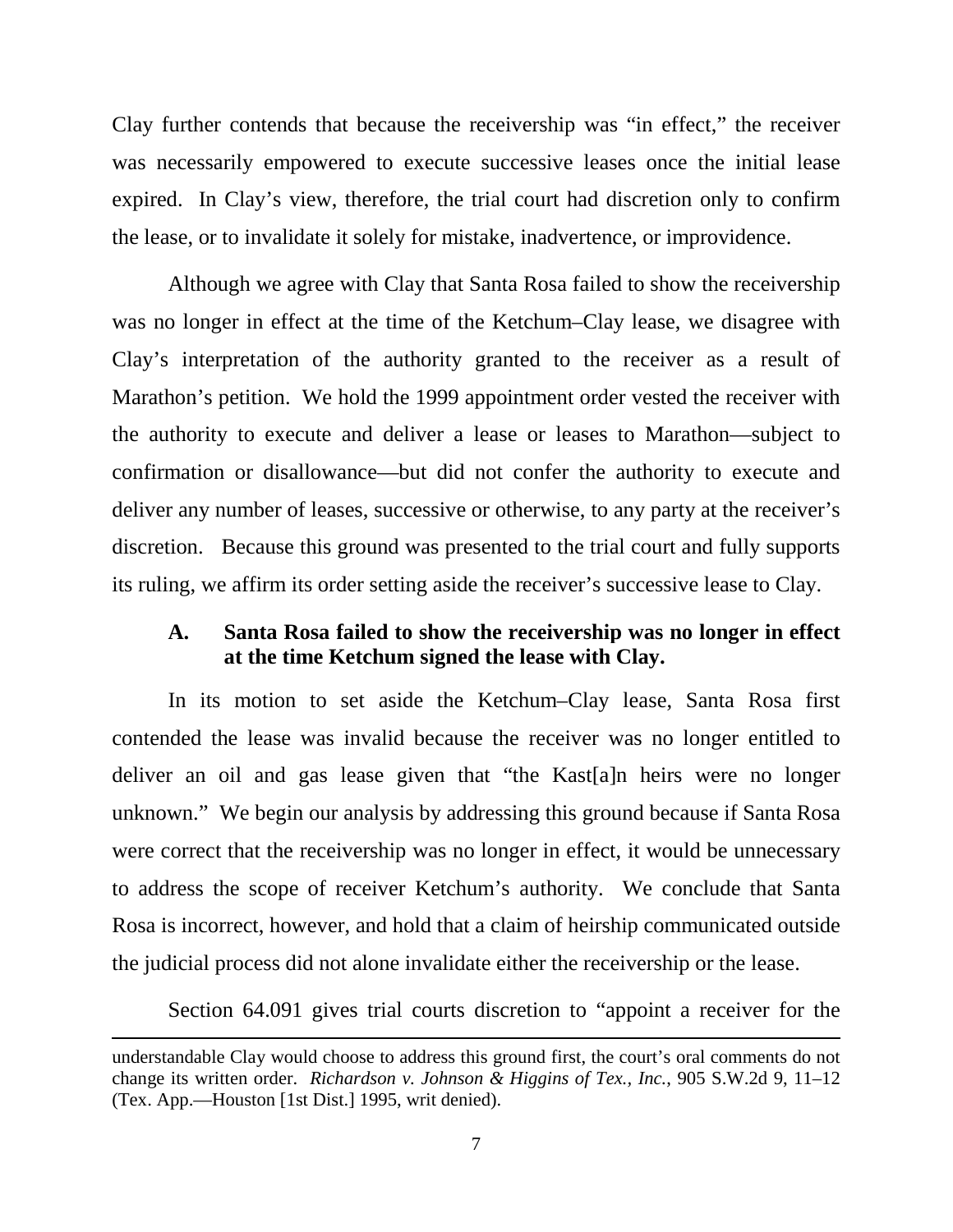mineral interest . . . owned by an absent defendant" in certain actions, including an action "brought by a person claiming or owning . . . an undivided leasehold interest under a mineral lease of land in [Texas] and that has one or more defendants who have, claim, or own an undivided mineral interest in the same property." Tex. Civ. Prac. & Rem. Code Ann. § 64.091(b)(1). The plaintiff in such an action must allege and prove that he "has made a diligent but unsuccessful effort to locate the defendant" and "will suffer substantial damage or injury unless the receiver is appointed." *Id.* §64.091(c).

The statute requires the receiver, "[a]s ordered by the court," to "immediately: (1) execute and deliver to a lessee or successive lessees mineral leases on the outstanding undivided mineral interests; (2) execute and deliver to a lessee or successive lessees an assignment of the outstanding undivided leasehold interest; and (3) enter into a unitization agreement authorized by the Railroad Commission of Texas." *Id.* §64.091(f)(1–3). Once created, the receivership "continues as long as the defendant or his heirs, assigns, or personal representatives fail to appear in court in person or by agent or attorney to claim the defendant's interest." *Id.* §64.091(e).

Neither party disputes that the trial court's 1999 order in the Marathon action created a receivership for the undivided mineral interests in the 102 acres owned by the unknown Kastan heirs. Although the statute does not explicitly address how or when a receivership is dissolved, subsection (e) makes clear that it continues at least until the heirs "appear in court . . . to claim [their] interest." *Id.*

Regardless of whether Clay or the receiver had notice outside the judicial process that individuals were purporting to be the unknown Kastan heirs, the record contains no evidence that the alleged heirs had made an appearance in court to claim their interest before Ketchum executed the Clay lease in January 2012.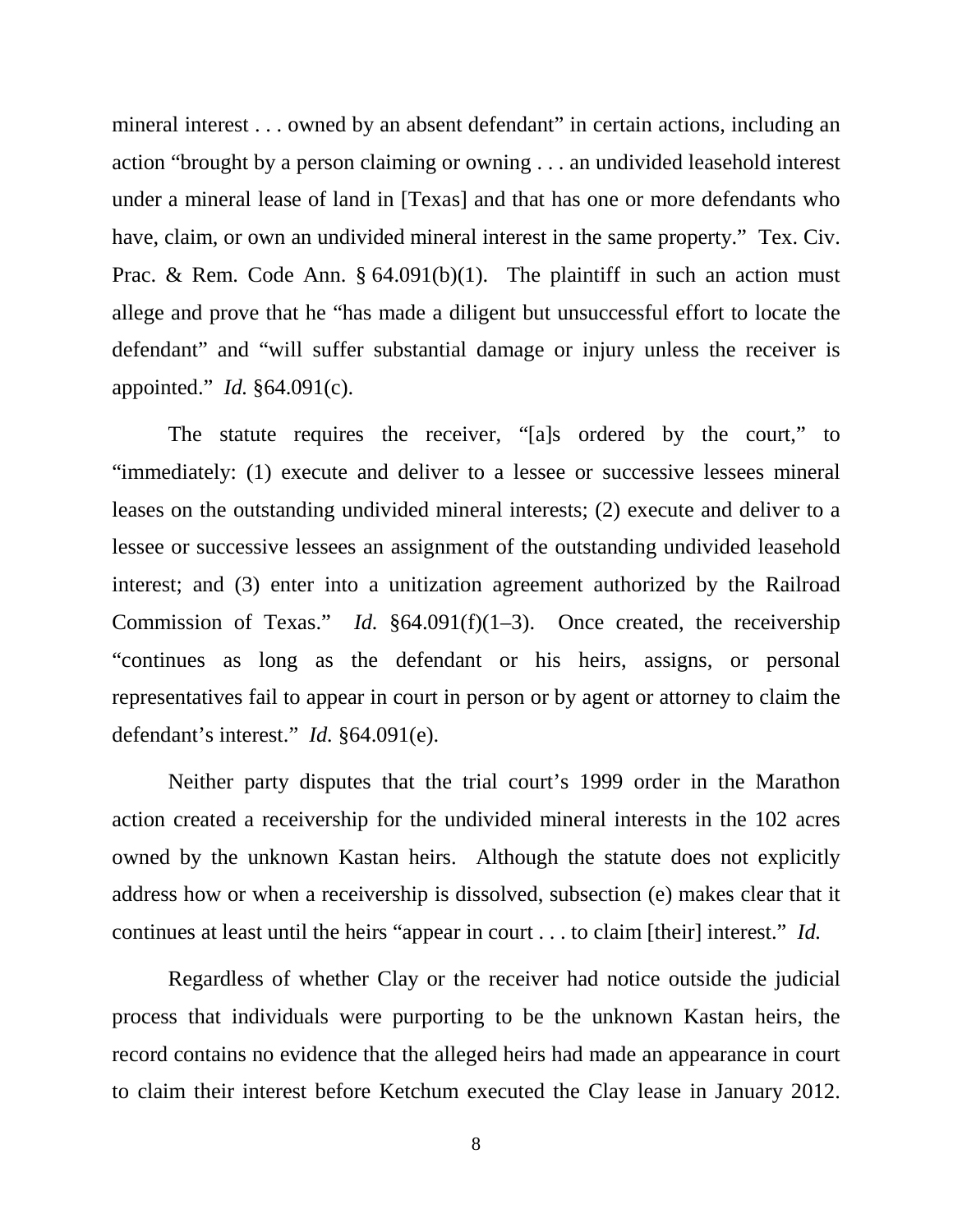Santa Rosa did allege in its April petition in intervention that it had located the unknown Kastan heirs. We need not decide whether that filing amounted to an appearance in court by the Kastan heirs to claim their interest, however, because nothing in the statute indicates that such an appearance would dissolve the receivership retroactively. Accordingly, we hold Santa Rosa failed to show the receivership was no longer in effect when Ketchum executed the Clay lease, and we turn to the question whether the receivership order authorized Ketchum to do so. [7](#page-8-0)

## **B. The 1999 appointment order limits the receiver's authority to executing and delivering leases to Marathon.**

The second ground raised in Santa Rosa's motion to set aside the Ketchum– Clay lease was that the appointment order "provided that the Receiver was to only make an oil and gas lease with Marathon." In general, "[a] receiver has only that authority conferred by the Court's order appointing him." *Ex Parte Hodges*, 625 S.W.2d 304, 306 (Tex. 19[8](#page-8-1)1). $8$  We give effect to an order "in light of the literal language used if that language is unambiguous." *Reiss v. Reiss*, 118 S.W.3d 439, 441 (Tex. 2003) (internal quotation marks omitted); *Haworth v. Haworth*, 795 S.W.2d 296, 298 (Tex. App.—Houston [14th Dist.] 1990, no writ). Judicial orders and judgments, "like other written instruments, are to be construed as a whole toward the end of harmonizing and giving effect to all the court has written."

<span id="page-8-0"></span> $<sup>7</sup>$  In so holding, we need not and do not address whether the receivership is still in effect</sup> today or whether it was in effect at the time of the trial court's order setting aside the lease. Nor do we address whether the receivership, if still in effect, should be dissolved—an issue still pending before the trial court.

<span id="page-8-1"></span><sup>8</sup> *See also Baumgarten v. Frost*, 186 S.W.2d 982, 987 (Tex. 1945) ("One dealing with a receiver is charged with the knowledge of the law that the authority of the receiver is limited to that given by the court."); *Kelly v. Kelly*, 257 S.W. 992, 997 (Tex. Civ. App.—Dallas 1924) ("The order of the court making the appointment properly limits the effect of same, as well as the power and authority of the receiver under said appointment, to the possession, care, and control of the property pending the litigation.").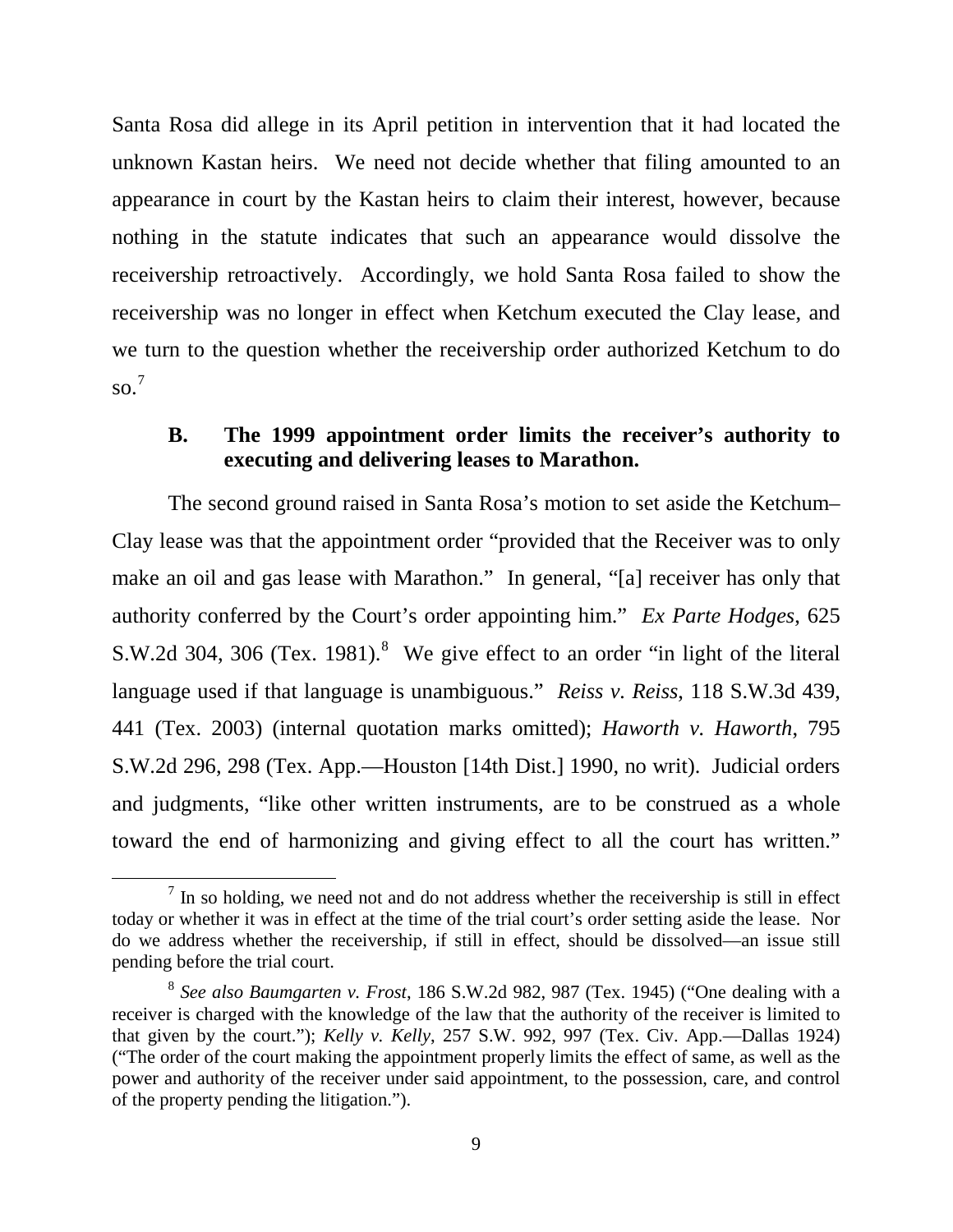*Constance v. Constance*, 544 S.W.2d 659, 660 (Tex. 1976).

As permitted by section 64.091, the trial court's 1999 appointment order "authorize[s] and direct[s]" the receiver "to deliver a mineral lease, or leases, with pooling authority as provided by law, covering all the Defendants' entire mineral interests . . . *unto Marathon Oil Company*." (Emphasis added). The order provides that this direction "can be accomplished by [1] executing a separate oil and gas lease to Marathon Oil Company covering each of the five . . . tracts of land . . . or [2] by executing an oil and gas lease covering one or more of said tracts." *Cf.* Tex. Civ. Prac. & Rem. Code Ann. § 64.091(f)(1) (providing that, "[a]s ordered by the court," the receiver shall immediately "execute and deliver to a lessee ... mineral leases on the outstanding undivided mineral interest"). If the receiver successfully negotiated, executed, and delivered the lease or leases, the order required him to "report the terms of such to this Court for confirmation or disallowance."

The Ketchum–Clay lease, which covers only one of the five original tracts, does not fall within these authorized categories of leases. To make a valid lease to Marathon, the only additional step required by the 1999 appointment order was for the court to confirm the lease executed and delivered by the receiver. But nothing in the order purports to grant the receiver authority to execute and deliver a mineral lease to any party except Marathon. Thus, absent an amendment to the appointment order granting the receiver the additional authority to lease to another party, the receiver lacks authority to execute and deliver a lease to Clay. *Cf. Ex Parte Hodges*, 625 S.W.2d at 306; *Baumgarten*, 186 S.W.at 987.

Clay relies on its counsel's representation that Ketchum entered into a lease with Marathon, and casts itself as a "successive lessee" to whom Ketchum was authorized to execute and deliver a subsequent lease. But Clay's focus on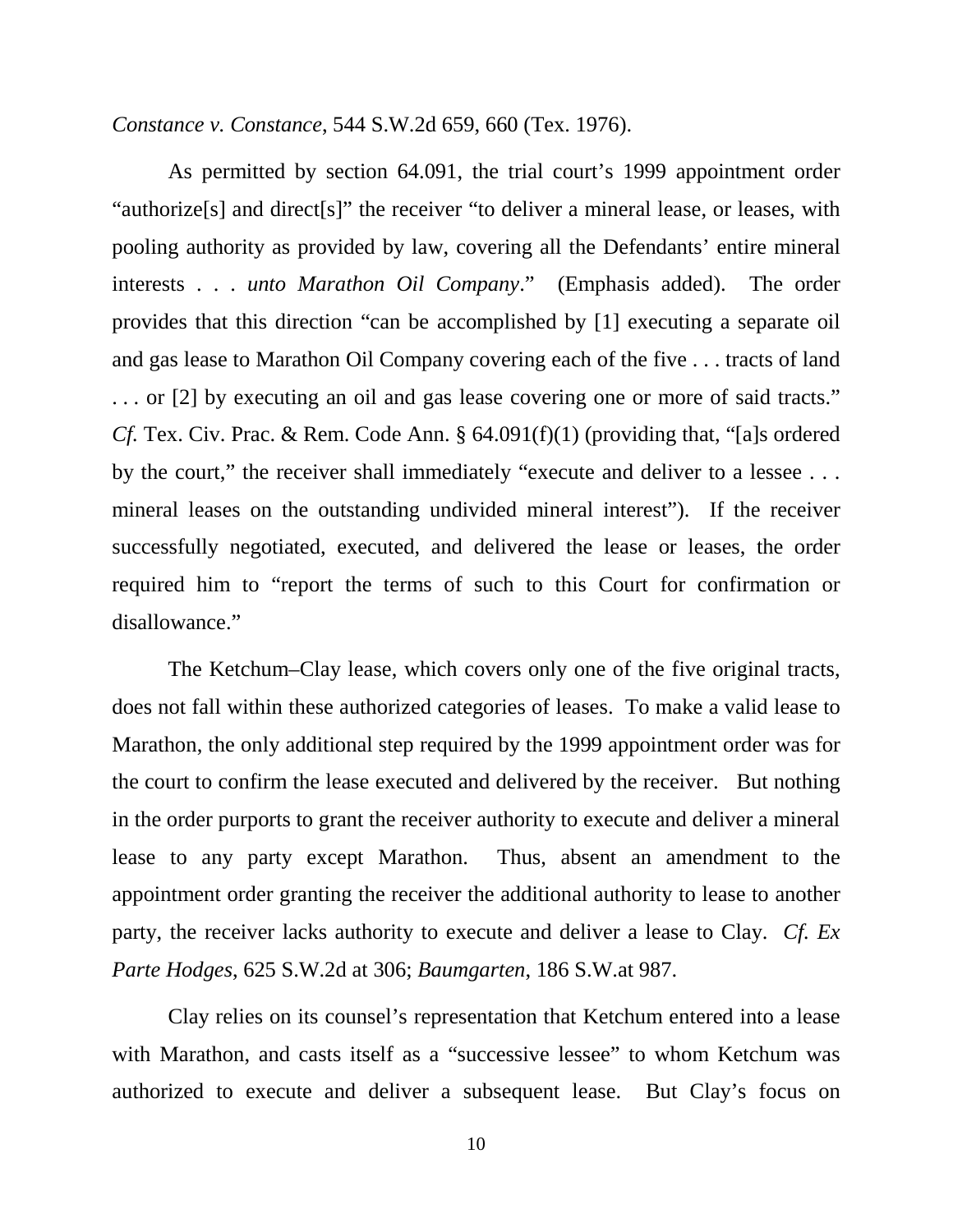language in subsection (f) of section 64.091 that "the receiver shall immediately" execute and deliver a lease or successive lease ignores the immediately preceding limitation: "[a]s ordered by the court." Tex. Civ. Prac. & Rem. Code Ann. § 64.091(f). Aside from the lack of evidence in our record as to the execution, delivery, and confirmation of a lease of the Kastan heirs' interests to Marathon, or the expiration of that lease, the 1999 appointment order does not address the receiver's authority to execute or deliver successive leases.

Clay also contends that because the order further authorizes the receiver "to enter into any unitization agreement which has been duly authorized by the Railroad Commission of Texas and to do all acts and have all powers provided for Receivers by the Statutes of the State of Texas," the receiver was empowered to enter into successive leases. Although the power to enter into successive leases is one contemplated by the statute, *see id.* § 64.091(f)(2), construing "do all acts and have all powers provided for Receivers" as providing the maximum authority permitted under the statute would render superfluous the rest of that paragraph of the trial court's order—which grants only the power to execute and deliver a single lease or set of leases, and only to Marathon. *But see Constance*, 544 S.W.2d at 660 ("Judgments, like other written instruments, are to be construed as a whole toward the end of harmonizing and giving effect to all the court has written."); *cf. Scott v. Sampson*, 333 S.W.2d 220, 222 (Tex. Civ. App.—Fort Worth 1960, writ ref'd n.r.e.) (holding court did not abuse its discretion under predecessor statute in directing receiver to execute lease to particular lessee).

Nor does the trial court's power to grant such limited discretion to the receiver defeat the purpose of the statute, as Clay contends.<sup>[9](#page-10-0)</sup> Although we agree

<span id="page-10-0"></span><sup>&</sup>lt;sup>9</sup> At any rate, even if the 1999 appointment order's restricted scope of authority did frustrate a statutory purpose, it would not follow that the receiver was granted all powers that would effectuate that purpose despite the order's limitations. *Cf. Shanks*, 110 S.W.3d at 447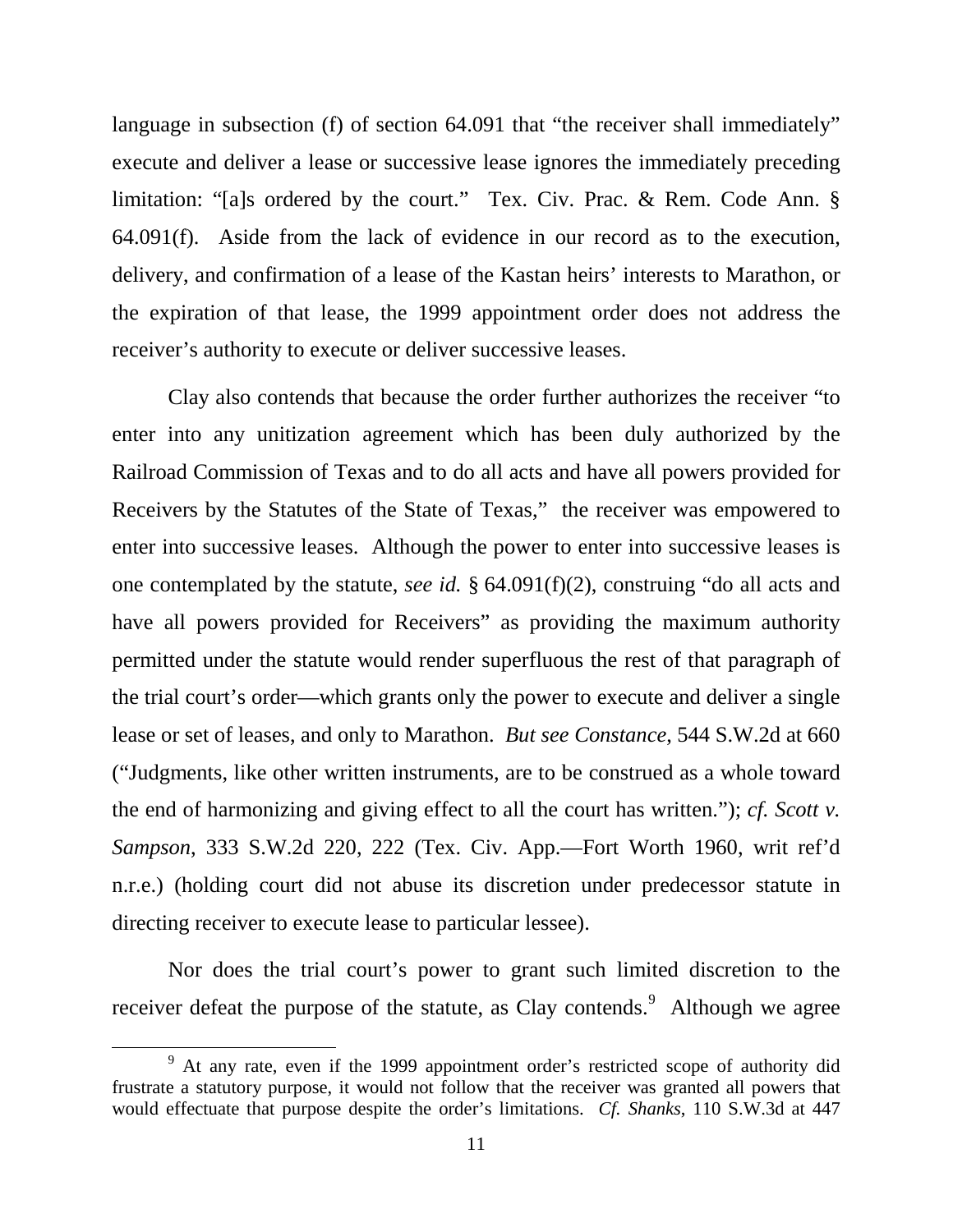with Clay that the statutory purpose of mineral receiverships is "to encourage the exploration and development of minerals," Tex. Civ. Prac. & Rem. Code Ann. § 64.091(a), the statute also limits the receiver's authority to execute and deliver leases to the authority "ordered by the court." *Id.* § 64.091(f). Thus, the plain language of the statute indicates the Legislature's determination that the exploration and development of minerals is served by providing the court with discretion regarding whether to grant authority to a receiver, and to what extent. *See id.*; *see also id.* § 64.091(b) ("a district court *may* appoint a receiver" (emphasis added)).

Because the 1999 appointment order did not grant the receiver authority to execute and deliver a lease—successive or otherwise—to any entity except Marathon, we hold Ketchum lacked the authority to execute and deliver a lease to Clay. We overrule Clay's first issue.

\* \* \*

Although our concurring colleague agrees with this analysis of Santa Rosa's second ground regarding the scope of the receiver's authority, she contends that we should not have addressed Santa Rosa's first ground regarding the existence of the receivership at the time of the Ketchum–Clay lease, arguing that our discussion of that ground in Part II.A. above is advisory and violates the principle of judicial restraint. We disagree.

"The distinctive feature of an advisory opinion is that it decides an abstract question of law without binding the parties." *Tex. Ass'n of Bus v. Tex. Air Control* 

<sup>(&</sup>quot;[W]e must interpret the decree to determine not what the trial court should have done but, if possible, what the trial court actually did."); *Bailey v. Amaya Clinic, Inc.*, 402 S.W.3d 355, 372 (Tex. App.—Houston [14th Dist.] 2013, no pet.) ("The language in the Order is unambiguous; therefore, this court must interpret the Order as having the effect required by the Order's plain language, even if this effect is contrary to the result required under applicable law.").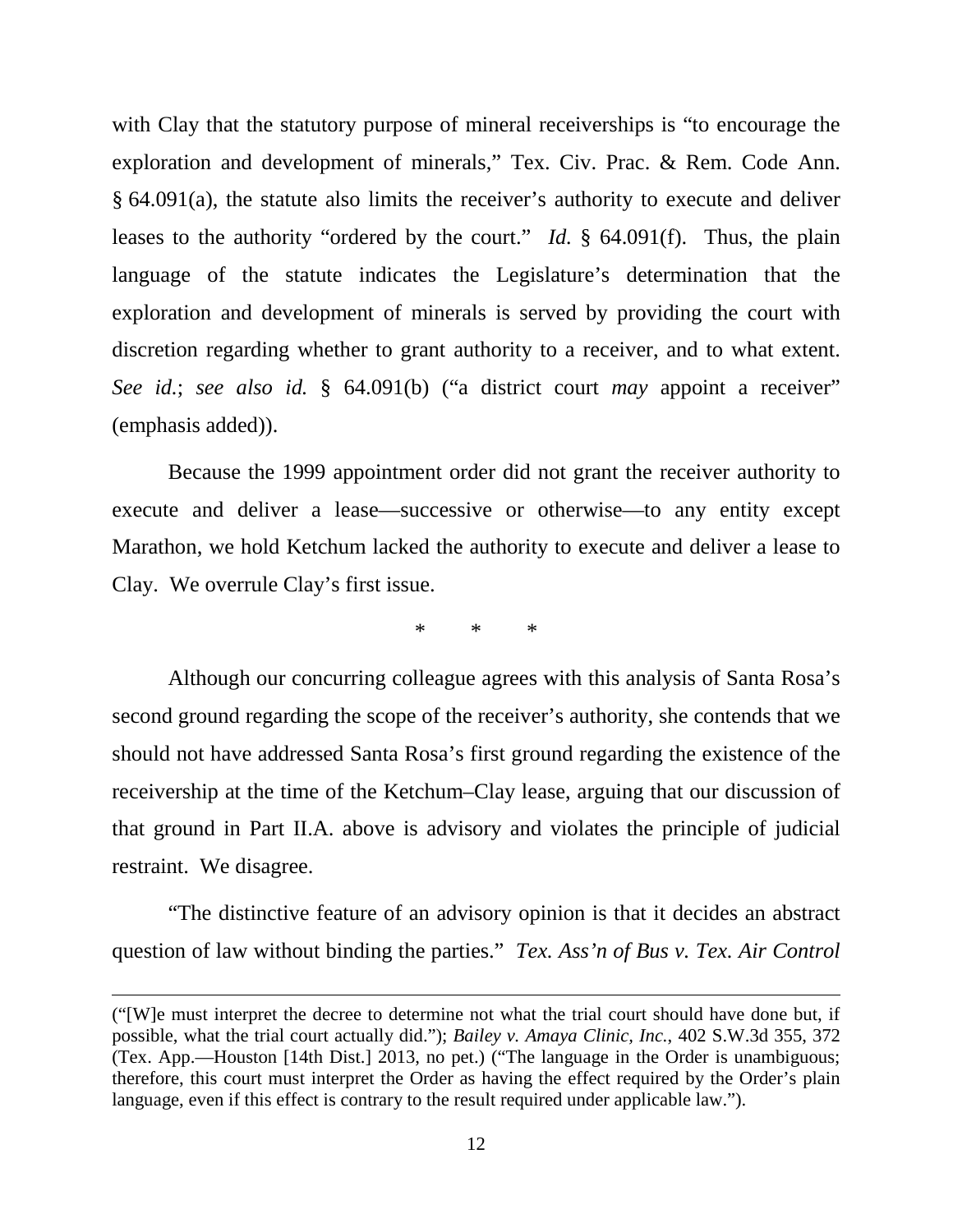*Bd.*, 852 S.W.2d 440, 444 (Tex. 1993). Our holding regarding the receivership's existence at the time of the lease is far from abstract or non-binding. As noted above, the non-existence of the receivership was raised below as a ground for setting aside the lease, the trial court commented on it at the hearing, and the parties have briefed it here. If correct, it would provide an independently sufficient basis for the court's order setting aside the lease—indeed, it would allow us to avoid addressing the scope of the receiver's authority.

Moreover, addressing the existence of the receivership promotes judicial economy because it affects matters that remain pending before the trial court. We acknowledge the rule providing that our opinions must be "as brief as practicable but ... address<sup>[]</sup> every issue raised and necessary to final disposition of the appeal," Tex. R. App. P. 47.1, as well as the general principle of restraint that a court faced with both constitutional and non-constitutional grounds for deciding a case should rest its decision on the non-constitutional ground, deciding no more than necessary.<sup>10</sup> But the Supreme Court of Texas, this Court, and many others have recognized that these considerations may be trumped in non-constitutional cases by the principle of judicial economy, which gives appellate courts discretion to address other possible grounds for the decision under review. *E.g., Edinburgh Hosp. Auth. v. Trevino*, 941 S.W.2d 76, 81 (Tex. 1997) (addressing issue not essential to disposition of appeal to provide trial court with guidance); *Cincinnati Life Ins. Co. v. Cates*, 927 S.W.2d 623, 626 (Tex. 1996) ("the appellate court may consider other grounds that the movant preserved for review and trial court did not rule on in the interest of judicial economy"); *Wichita County, Tex. v. Hart*, 917 S.W.2d 779, 780 (Tex. 1996); *Lone Star Gas Co. v. R.R. Comm'n*, 767 S.W.2d 709, 711 (Tex. 1989) (per curiam) (observing that although rules "do not require or

<span id="page-12-0"></span> $\ddot{\phantom{a}}$ 

<sup>10</sup> *VanDevender v. Woods*, 222 S.W.3d 430, 432–33 (Tex. 2007).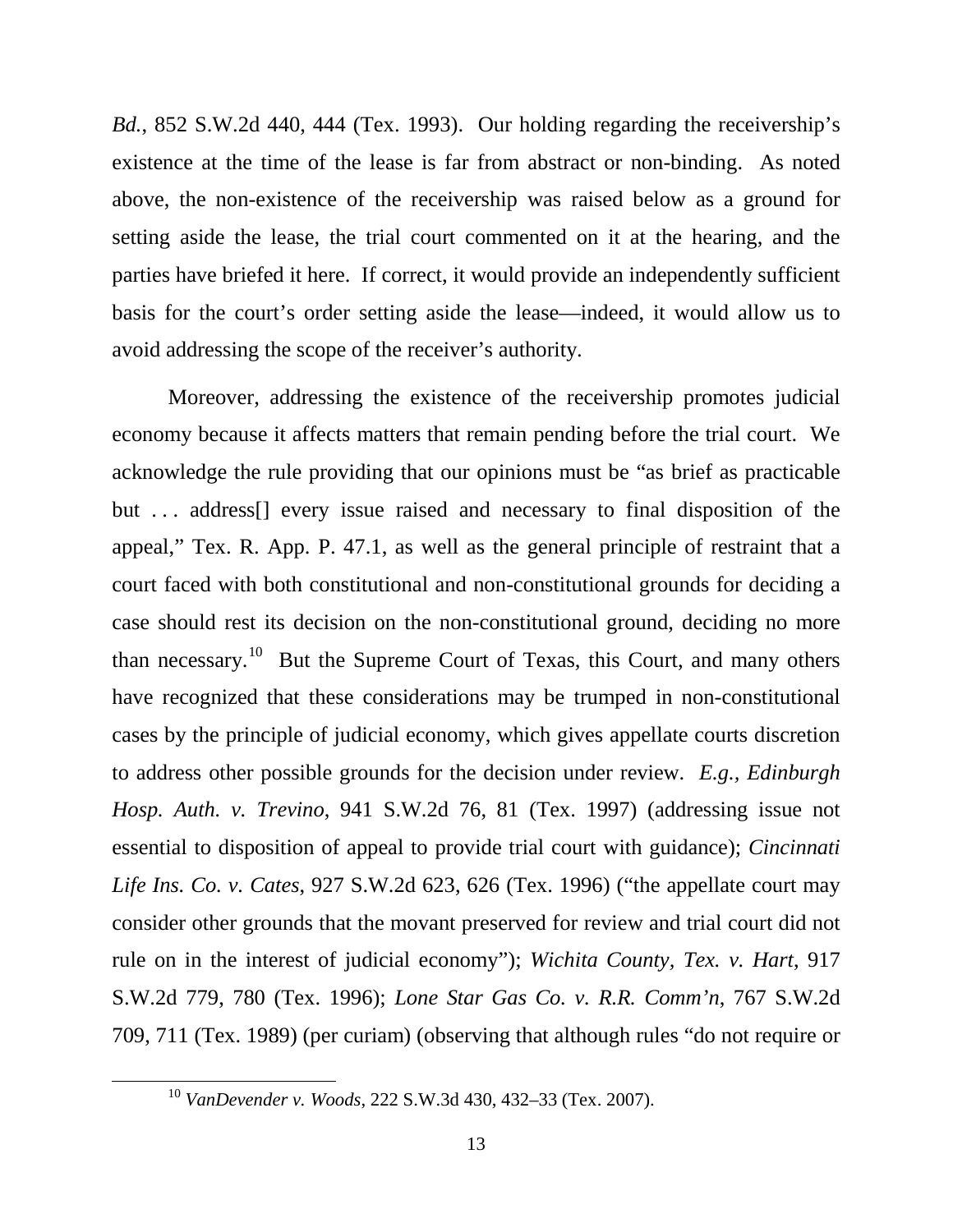contemplate advisory opinions on issues not essential to the final disposition of a case," courts must also give "full consideration of all issues raised to move the case as far as possible toward final disposition"). $^{11}$  $^{11}$  $^{11}$ 

Here, addressing the existence of the receivership at the time of the Ketchum–Clay lease will provide guidance to the trial court and the parties in resolving multiple live disputes. For example, the existence of the receivership is relevant to the pending request to dissolve the receivership and distribute funds, as well as to Santa Rosa's allegation that Clay is liable for exemplary damages because it clouded Santa Rosa's title by taking a lease from Ketchum knowing that the Kastan heirs' existence made that lease invalid.<sup>[12](#page-13-1)</sup> Because we can decide now whether the receivership still existed in January 2012 (a decision that had the potential to resolve this appeal fully), we see no point in condemning the parties to waste their time and money—and the trial court and (if appealed) this Court to waste scarce public resources—on arguing and considering that question again. We have therefore exercised our discretion to decide the question now in the interest of judicial economy.

<span id="page-13-0"></span><sup>11</sup> *See also, e.g., Houston Chronicle Pub. Co. v. McMaster*, 598 S.W.2d 864, 867 (Tex. Crim. App. 1980); *Shafighi v. Tex. Farmers Ins. Co.*, No. 14-12-00082-CV, 2013 WL 1803609, at \*5 (Tex. App.—Houston [14th Dist.] Apr. 30, 2013, no pet.) (mem. op.); *In re I.E.F.*, 345 S.W.3d 637, 639 (Tex. App.—San Antonio 2011, orig. proceeding); *Dallas/Fort Worth Int'l Airport Bd. v. Ass'n of Taxicab Operators*, 335 S.W.3d 361, 366 (Tex. App.—Dallas 2010, no pet.); *Diamond Offshore Drilling v. Advanced Indus. & Marine Servs., Inc.*, No. 14-00-00087- CV, 2002 WL 1411068, at \*5 & n.18 (Tex. App.—Houston [14th Dist.] June 27, 2002, no pet.) (not designated for publication); *Boales v. Brighton Builders, Inc.*, 29 S.W.3d 159, 165 (Tex. App.—Houston [14th Dist.] 2000, pet. denied).

<span id="page-13-1"></span> $12$  The concurring opinion expresses concern that Tayland Resources filed a separate petition for a new receivership that could be impacted by our decision even though Tayland Resources is not participating as a party to this appeal. As noted above, however, Tayland Resources assigned its leases to Clay, who is a party here. In addition, it is not clear whether Clay is pursuing Tayland Resources' petition given that a substitute receiver has been appointed in the original Marathon receivership action.